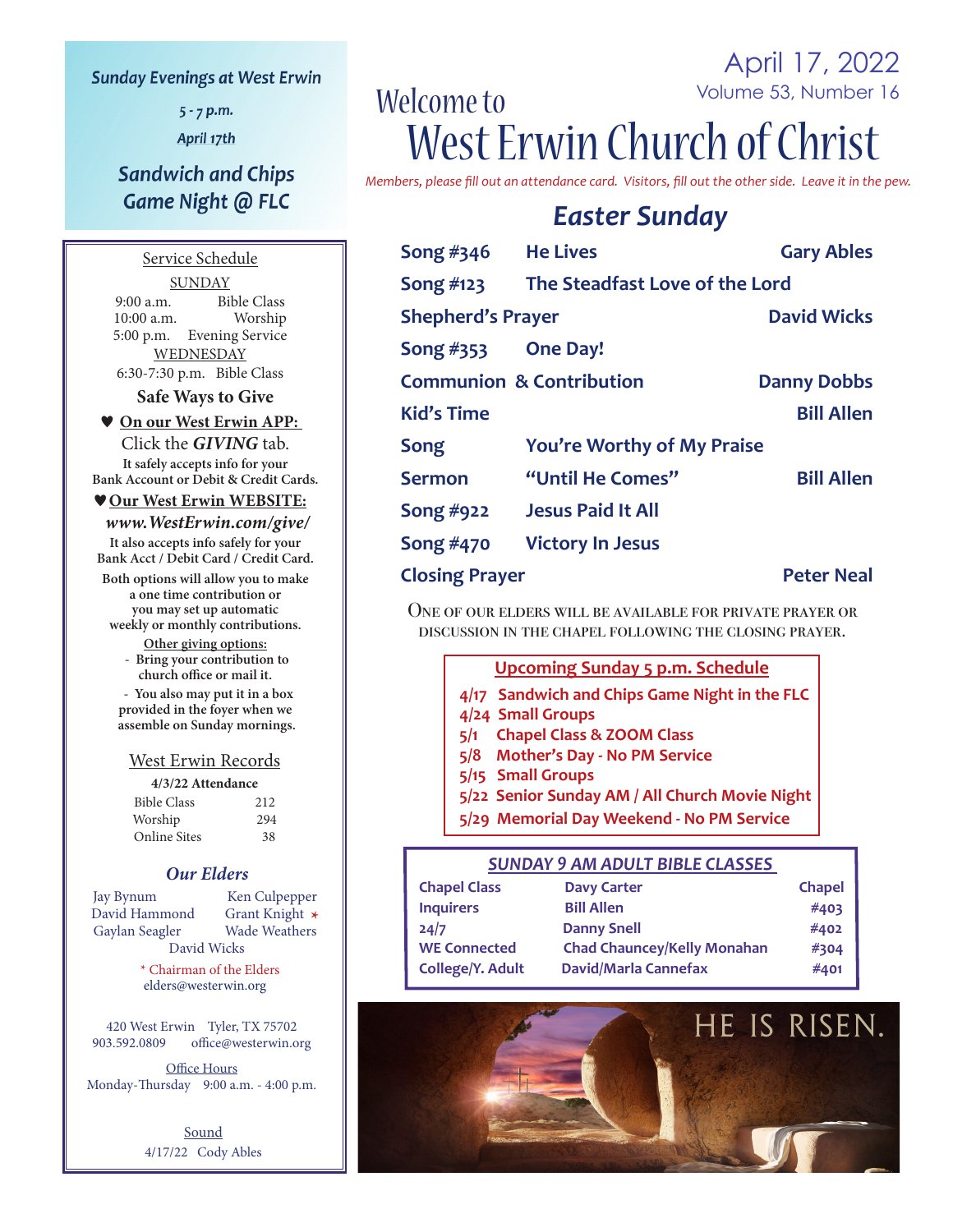# *"Until He Comes" The Church's Family Meal—The Hope*

| There's something we don't typically consider when we partake of the Lord's Supper: His                                                                          |
|------------------------------------------------------------------------------------------------------------------------------------------------------------------|
| 1 Cor. 11:26; Acts 1:9-11                                                                                                                                        |
| A. The Lord's Supper is our ______________.                                                                                                                      |
| $\begin{array}{c} \n ^{\prime\prime} \n \end{array}$ $\begin{array}{c} \n ^{\prime\prime} \n \end{array}$                                                        |
| I remember Jesus' ____________.                                                                                                                                  |
| Luke 24:30-35; Acts 27:33-38                                                                                                                                     |
| B. The Lord's Supper is our ______________.                                                                                                                      |
| $\lvert \lvert \rvert$ ."                                                                                                                                        |
| I believe that Jesus is the _______________.                                                                                                                     |
| C. The Lord's Supper is our ________.                                                                                                                            |
|                                                                                                                                                                  |
| I trust that Jesus will return and take me to live with Him ___________.                                                                                         |
| 1 Thess. 4:13-18                                                                                                                                                 |
| Through the Lord's Supper, the church's ______________meal                                                                                                       |
| ■ We are <u>_________</u> every week of what Jesus did for us.                                                                                                   |
| We _____________ that we believe Jesus is our Savior and Lord.                                                                                                   |
| We _________ to be anything but <i>hopeful</i> as we consider our eternal home.                                                                                  |
| Join in "Sandwich & Chips Game Night"!<br>Sunday, April 17th 5:00 pm FLC<br>Bring dinner for your family and<br>your favorite games.<br>Drinks will be provided. |
| Wednesday Night Adult Classes                                                                                                                                    |

**Wednesday Night Adult Classes 6:30 p.m.**

# DIGGING DEEP N SCRIPTURE

WE Connect Room #304 Ladies' Class Room #403 **Chapel Class Chapel**

Ladies' Wednesday Night Class Rm #403 6:30 p.m. April 20th: "Creation"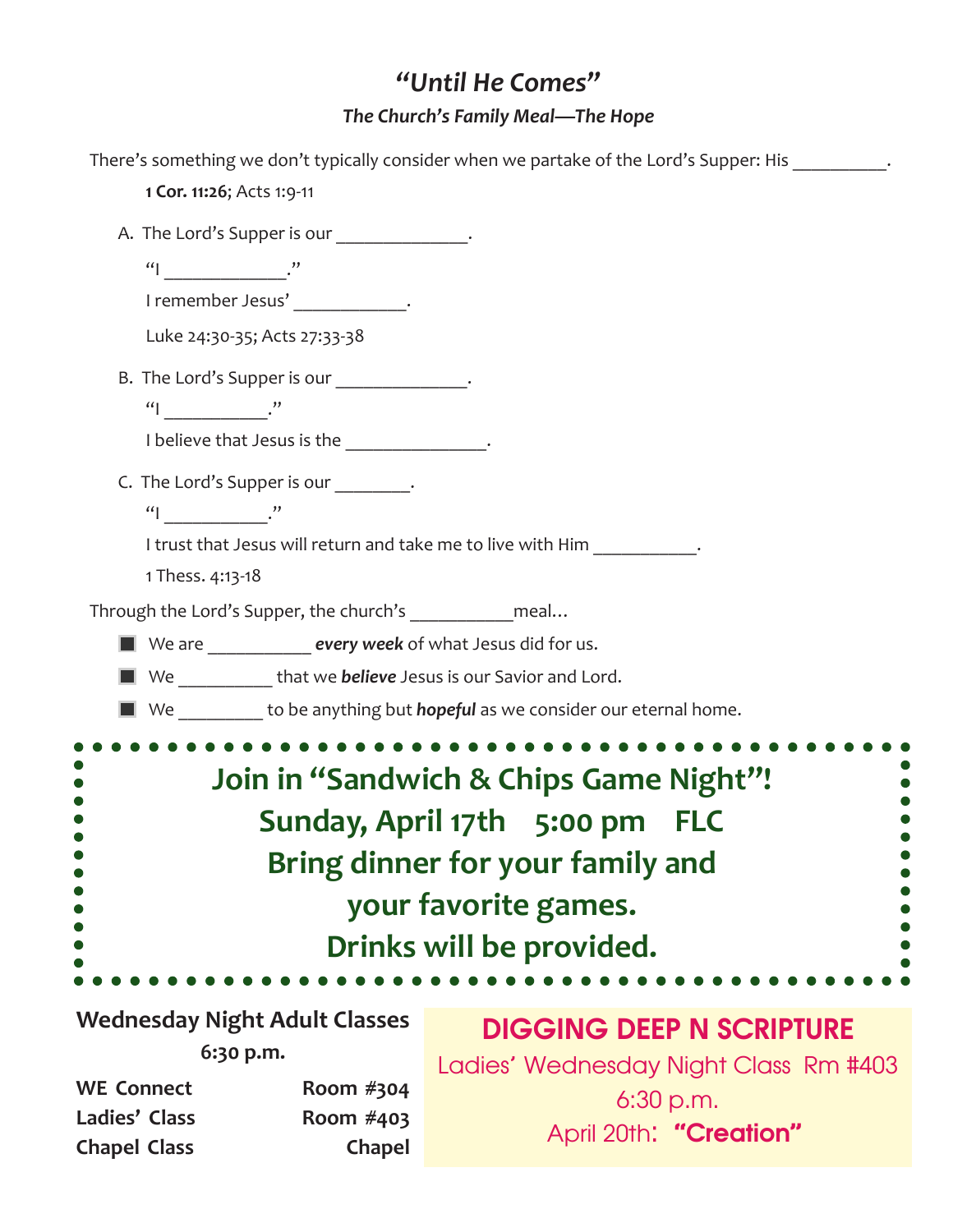



**We are looking for WE KIDS' TEACHER(s) for June through August Sunday AM 2nd / 3rd Grade Sign up is in the Children's Check-In Area.** 



# *SAVE THE DATE!*

*The Camp Deer Run dedication of Corbin's Cabin Sunday, April 24th at 3:00 p.m.* 

*Texas Normal Singing School ACU July 17-22 SingingSchool.org (806) 777-8417*

*-----------------------*

Young at Heart

**Come join our YAH family! Enjoy the company of our 55+ crowd. Monthly meals together! Special holiday parties with entertainment! Quarterly areawide dinners with other congregations! Bus day trips! Email office@westerwin.com to receive our newsletter.**

**We had a good turnout for the first YAH meeting in several years. Thank you to all who participated Sunday. YAH will begin monthly get-togethers and the next one will be May 12 at 6:00 pm at the Family Life Center.**

 **We will play games, visit and enjoy a meal together. If you don't play games, please join us anyway for visiting and eating. If you have any questions, you can reach out to James Gullion.**



**Young at Heart would like to schedule a bus trip to see the bluebonnets near Ennis, Texas on April 21st. (Now is the time while the bluebonnets are in full bloom.) The bus would leave the church around 8:00 am. There are several options for lunch in Ennis. Once the trip is confirmed, lunch can be decided by those attending. There will be a sign-up sheet in the foyer if you are interested. You can also text or e-mail Jan Bowers (cell: 903-521- 1834 / email: jbowers@lakeronel.com). If we have enough to warrant the trip, a confirmation call/email will be sent out. Hope you can go!**